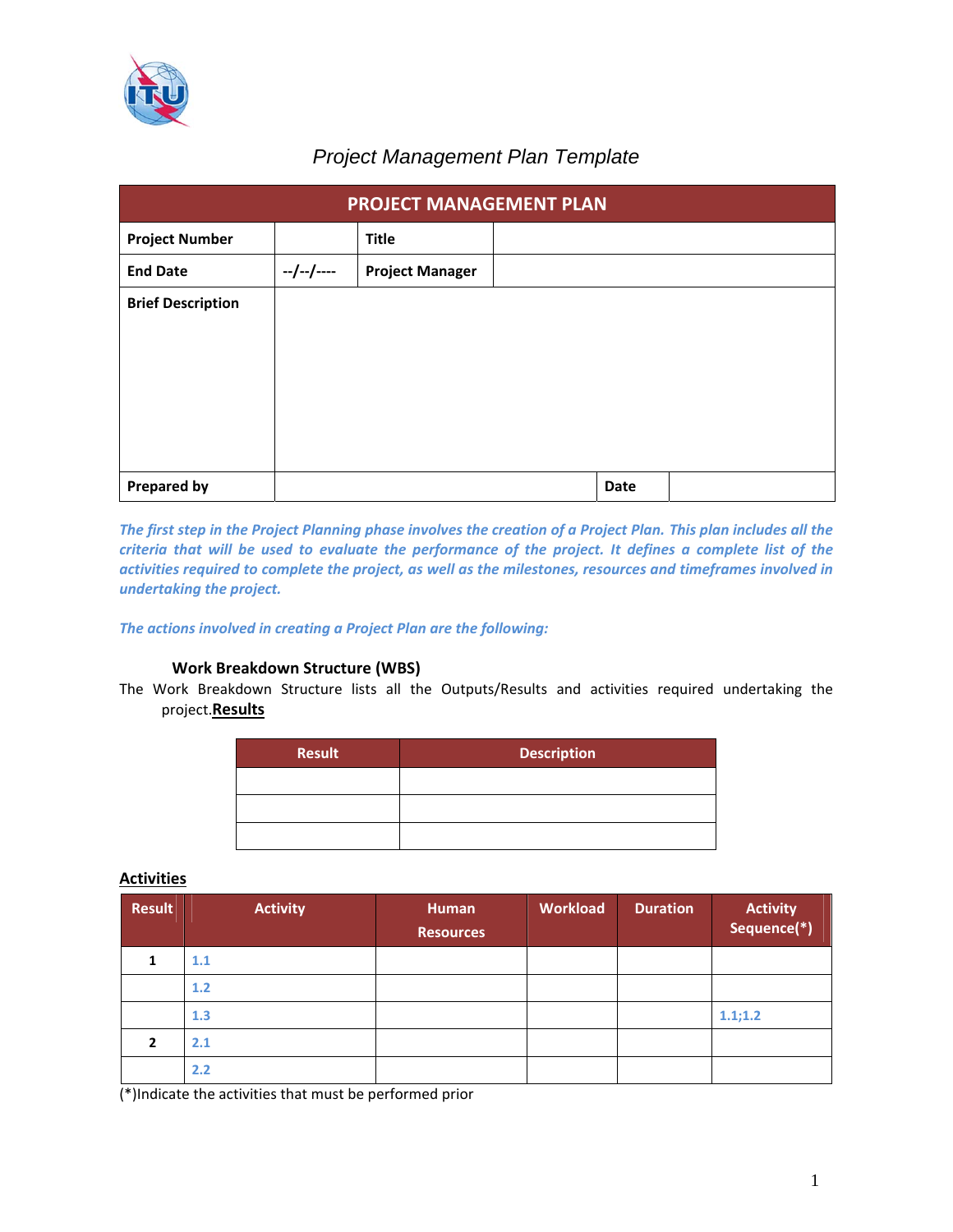

# **2. Schedule**

| <b>Result</b>  | <b>Activity Description</b> | <b>Duration</b> | $\overline{\mathsf{M}}$<br>1 | M<br>$\overline{2}$ | M<br>3 |  |  |  |  | M<br>12 |
|----------------|-----------------------------|-----------------|------------------------------|---------------------|--------|--|--|--|--|---------|
| $\mathbf{1}$   | $1.1$ < enter activity >    |                 |                              |                     |        |  |  |  |  |         |
|                | $1.2$ < enter activity >    |                 |                              |                     |        |  |  |  |  |         |
|                | $1.3$ < enter activity >    |                 |                              |                     |        |  |  |  |  |         |
|                | $\cdots$                    |                 |                              |                     |        |  |  |  |  |         |
| $\overline{2}$ | $2.1$ < enter activity >    |                 |                              |                     |        |  |  |  |  |         |
|                | $2.2$ < enter activity >    |                 |                              |                     |        |  |  |  |  |         |
|                | $2.3$ < enter activity >    |                 |                              |                     |        |  |  |  |  |         |
|                | $\cdots$                    |                 |                              |                     |        |  |  |  |  |         |
| 3              | $3.1$ < enter activity >    |                 |                              |                     |        |  |  |  |  |         |
|                | $3.2$ < enter activity >    |                 |                              |                     |        |  |  |  |  |         |
|                | $3.3$ < enter activity >    |                 |                              |                     |        |  |  |  |  |         |
|                | $\cdots$                    |                 |                              |                     |        |  |  |  |  |         |



# **3. Procurement Plan**

**For choosing the right suppliers, it's necessary to create a Procurement Plan:** 

- **Define the requirements;**
- **Analyze the market offerings;**
- **Create a detailed procurement schedule.**

| <b>Result</b>  | <b>Activity Description</b> | Item or<br>service | Quantity | <b>Estimated</b><br><b>Budget</b> | <b>Estimated</b><br><b>Date</b> |
|----------------|-----------------------------|--------------------|----------|-----------------------------------|---------------------------------|
| $\mathbf{1}$   | $1.1$ < enter activity >    |                    |          |                                   |                                 |
|                | $1.2$ < enter activity >    |                    |          |                                   |                                 |
|                | $1.3$ < enter activity >    |                    |          |                                   |                                 |
|                | $\cdots$                    |                    |          |                                   |                                 |
| $\overline{2}$ | $2.1$ < enter activity >    |                    |          |                                   |                                 |
|                | $2.2$ < enter activity >    |                    |          |                                   |                                 |
|                | $2.3$ < enter activity >    |                    |          |                                   |                                 |
|                | $\cdots$                    |                    |          |                                   |                                 |
| 3              | $3.1$ < enter activity >    |                    |          |                                   |                                 |
|                | $3.2$ < enter activity >    |                    |          |                                   |                                 |
|                | $3.3$ < enter activity >    |                    |          |                                   |                                 |
|                | $\cdots$                    |                    |          |                                   |                                 |
|                |                             |                    |          |                                   |                                 |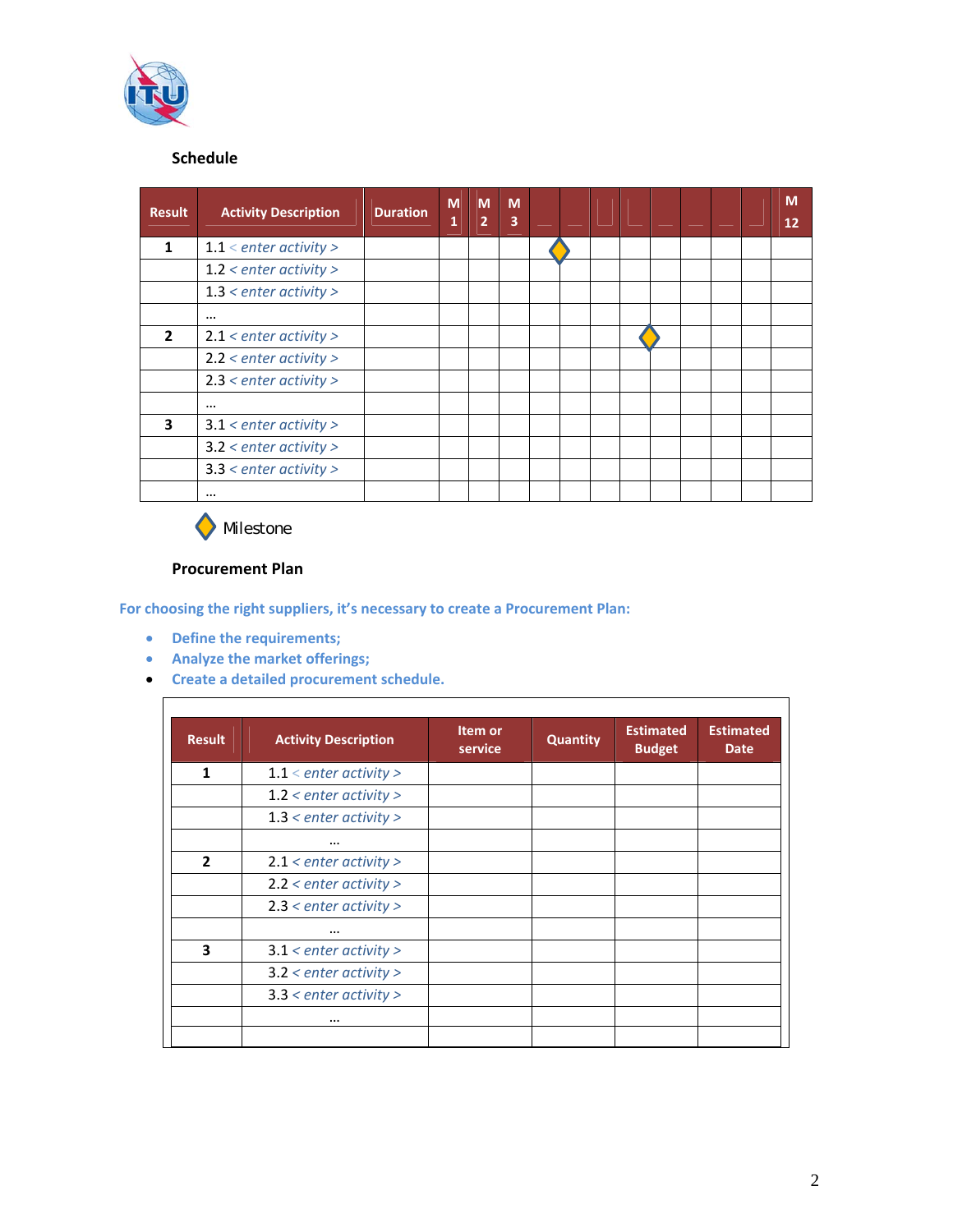

Identify the deliverables to be produced by the project, as well as the criteria that deliverable are to *achieve.*

> **Deliverable Quality Criteria**

#### **5. Risk Management Plan**

*This plan identifies the foreseeable risks, assess their likelihood and impact, and classify them according to the method proposed below, to provide mitigation measures for risks that will be supported*

#### **Priority**

*Use the following table to assign the Likelihood and Impact scores for each risk. Proposal scoring*

| Very Low | LOW | Medium | High | Very High |
|----------|-----|--------|------|-----------|

# *Calculating the priority is equal to the multiplication of the two scores*

| <b>Risk</b><br>ID | <b>Description</b> | Likelihood<br><b>Score</b> | Impact<br><b>Score</b> | <b>Priority</b><br><b>Score</b> | <b>Priority</b><br><b>Rating</b> |
|-------------------|--------------------|----------------------------|------------------------|---------------------------------|----------------------------------|
| <b>R01</b>        |                    |                            |                        | 12                              |                                  |
| <b>R02</b>        |                    |                            |                        | 20                              |                                  |
| <b>R03</b>        |                    |                            |                        |                                 |                                  |
| <b>R04</b>        |                    |                            |                        |                                 |                                  |

# **Risk Schedule**

After analysis of all risks, accept certain risks that the ratio is low, or where it is difficult to provide *mitigation actions. For risks that are supported, Project Manager should use the following table to identify the preventative actions required to reduce the level of risk to the project.*

| <b>Risk</b><br><b>Rating</b> | <b>Risk ID / description</b> | <b>Preventative</b><br><b>Actions</b> | Resource, | <b>Action</b><br><b>Date</b> |
|------------------------------|------------------------------|---------------------------------------|-----------|------------------------------|
|                              | <b>R02</b>                   |                                       |           |                              |
|                              | <b>R01</b>                   |                                       |           |                              |